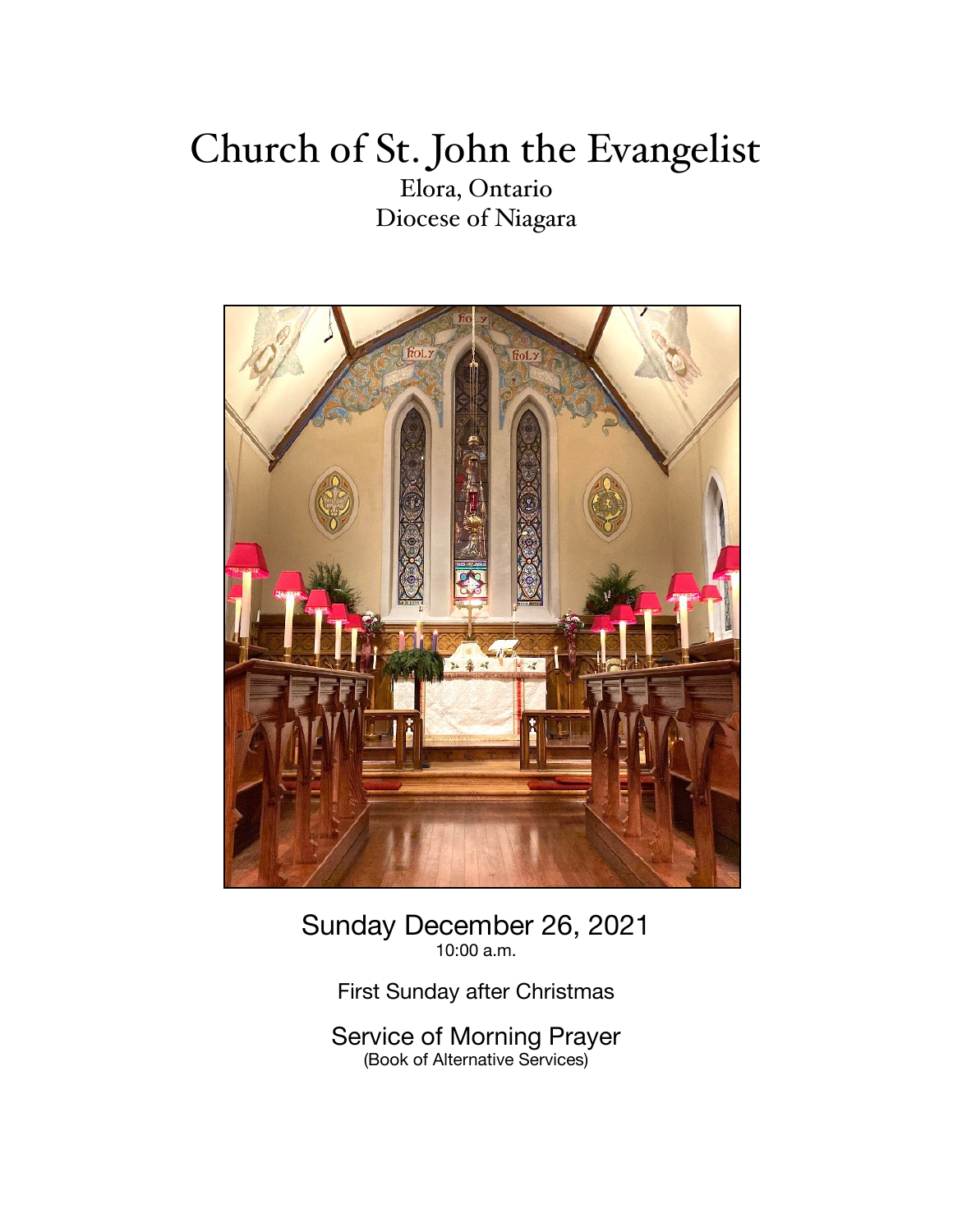## Service of Morning Prayer

(Book of Alternative Services

Let the peace of Christ rule in our hearts; Let the word of Christ dwell in you richly. - *Colossians 3:15, 16*

#### **Confession and Absolution**

Dear friends in Christ, as we prepare to worship almighty God, let us with penitent and obedient hearts confess our sins, that we may obtain forgiveness by his infinite goodness and mercy.

Most merciful God,

**we confess that we have sinned against you in thought, word and deed, by what we have done, and by what we have left undone. We have not loved you with our whole heart; we have not loved our neighbours as ourselves. We are truly sorry and we humbly repent. For the sake of your Son Jesus Christ, have mercy on us and forgive us, that we may delight in your will, and walk in your ways, to the glory of your name. Amen.** 

Almighty God have mercy upon you, pardon you and deliver you from all your sins, confirm and strengthen you in all goodness, and keep you in eternal life; through Jesus Christ our Lord. **Amen**.

Lord, open our lips, **And our mouth shall proclaim your praise.** 

O God, make speed to save us.

**O Lord, make haste to help us**.

Glory to the Father, and to the Son, and to the Holy Spirit; **As it was in the beginning, is now, and will be forever. Amen.** 

God is our light and our salvation, and in his name we light this candle. May it remind us of the beauty of his truth and the radiance of his love. May our hearts be open to the light of Christ, now and at all times. **Lord, in your mercy, let there be light.** 

Unto us a child is born. **O come, let us worship.**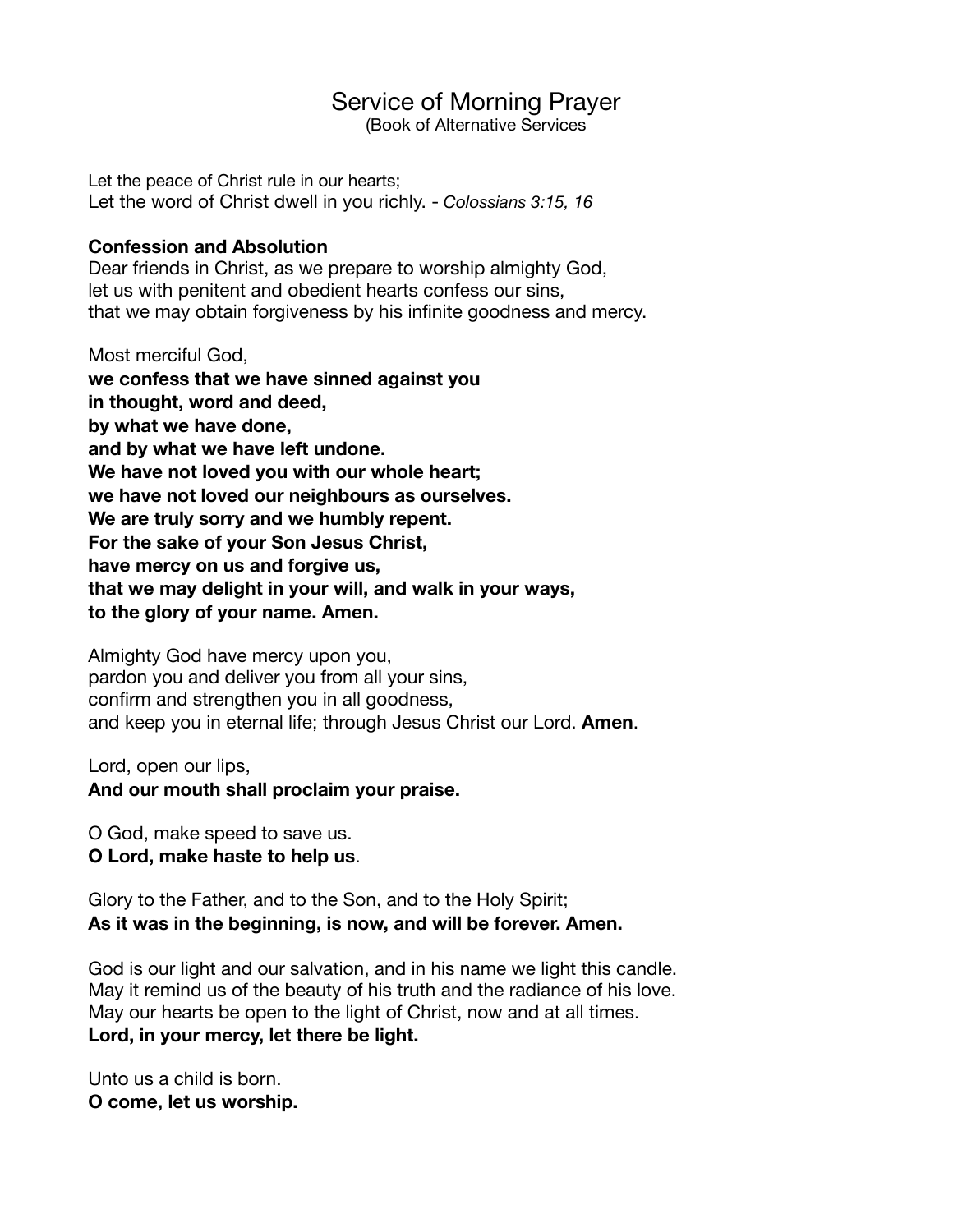#### **CAROL 145 (v 1, 4, 5) Good King Wenceslas**

Good King Wenceslas looked out on the feast of Stephen, when the snow lay round about, deep and crisp and even. Brightly shone the moon that night, though the frost was cruel, when a poor man came in sight, gathering winter fuel.

"Sire, the night is darker now, and the wind blows stronger: fails my heart, I know not how; I can go no longer." "Mark my footsteps, my good page; tread thou in them boldly. Thou shalt find the winter's rage freeze thy blood less coldly."

In his master's steps he trod, where the snow lay dinted; heat was in the very sod which the saint had printed. Therefore, Christians all, be sure, wealth and rank possessing, ye who now will bless the poor, shall yourselves find blessing**.** 

#### **FIRST READING**

A reading from the 1st book of Samuel beginning at the 18th verse.

Samuel was ministering before the Lord, a boy wearing a linen ephod. His mother used to make for him a little robe and take it to him each year, when she went up with her husband to offer the yearly sacrifice. Then Eli would bless Elkanah and his wife, and say, "May the Lord repay you with children by this woman for the gift that she made to the Lord"; and then they would return to their home. Now the boy Samuel continued to grow both in stature and in favour with the Lord and with the people.

The Word of the Lord.

#### **Thanks be to God.**

1 Samuel 2.18-20, 26

**Psalm 111** *(said responsively)*  Hallelujah! I will give thanks to the Lord with my whole heart, **in the assembly of the upright, in the congregation.** 

Great are the deeds of the Lord! **they are studied by all who delight in them.**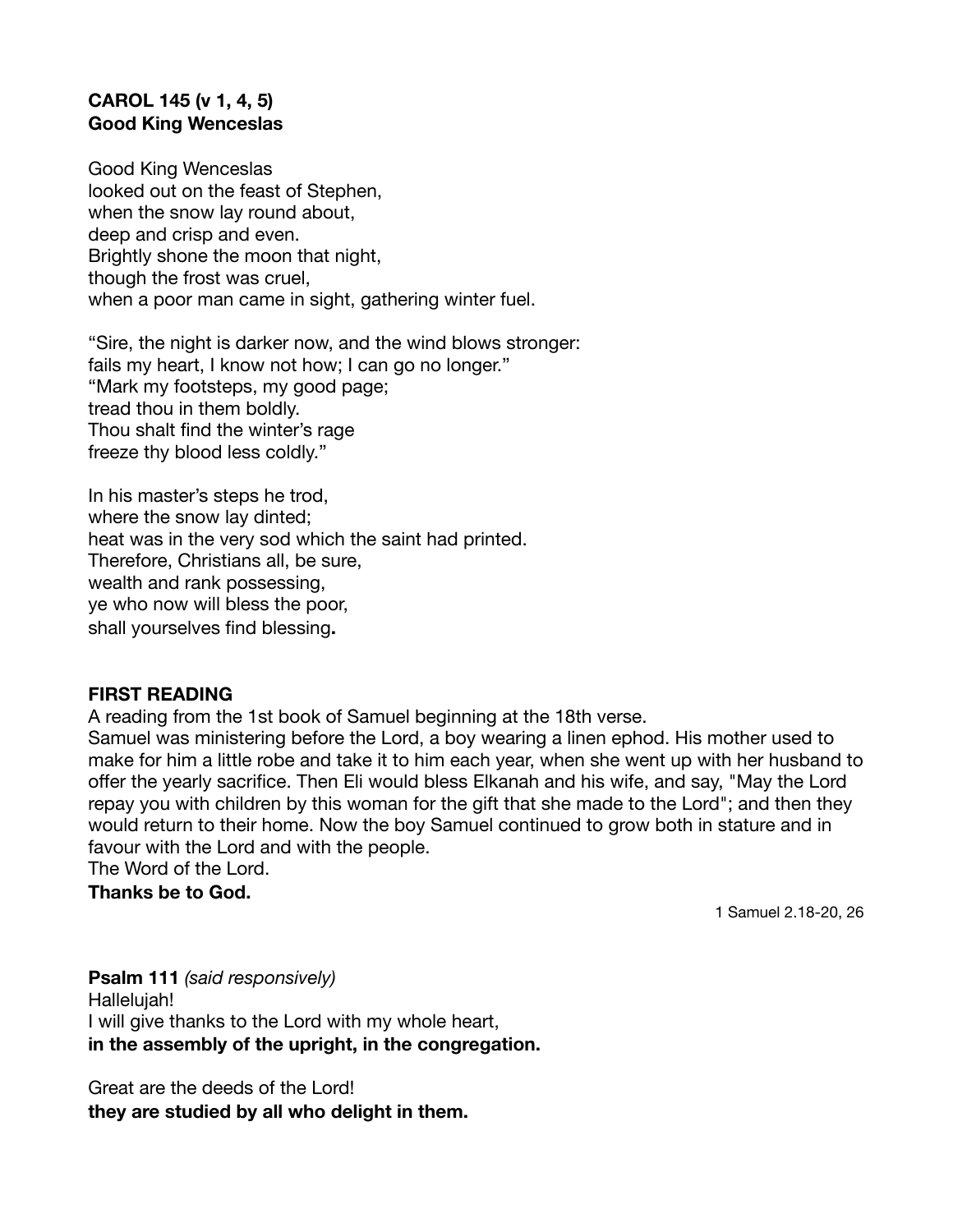His work in full of majesty and splendour, **and his righteousness endures for ever.** 

He makes his marvellous works to be remembered; **the Lord is gracious and full of compassion.** 

He gives good to those who fear him; **he is ever mindful of his covenant.** 

He has shown his people the power of his works **in giving them the lands of the nations.** 

The works of his hands are faithfulness and justice; **all his commandments are sure.** 

They stand fast for ever and ever, **because they are done in truth and equity.** 

He sent redemption to his people; he commanded his covenant for ever; **holy and awesome is his name.** 

The fear of the Lord is the beginning of wisdom; **those who act accordingly have a good understanding; his praise endures for ever.** 

Glory be to the Father, and to the Son, and to the Holy Spirit; **as it was in the beginning, is now and will be forever. Amen.** 

#### **SECOND READING**

A reading from the 2nd chapter of the Gospel of St. Luke, beginning at the 41st verse. Now every year his parents went to Jerusalem for the festival of the Passover. And when he was twelve years old, they went up as usual for the festival. When the festival was ended and they started to return, the boy Jesus stayed behind in Jerusalem, but his parents did not know it. Assuming that he was in the group of travellers, they went a day's journey. Then they started to look for him among their relatives and friends. When they did not find him, they returned to Jerusalem to search for him. After three days they found him in the temple, sitting among the teachers, listening to them and asking them questions. And all who heard him were amazed at his understanding and his answers. When his parents saw him they were astonished; and his mother said to him, "Child, why have you treated us like this? Look, your father and I have been searching for you in great anxiety." He said to them, "Why were you searching for me? Did you not know that I must be in my Father's house?" But they did not understand what he said to them. Then he went down with them and came to Nazareth, and was obedient to them. His mother treasured all these things in her heart. And Jesus increased in wisdom and in years, and in divine and human favour. The Word of the Lord.

**Thanks be to God.**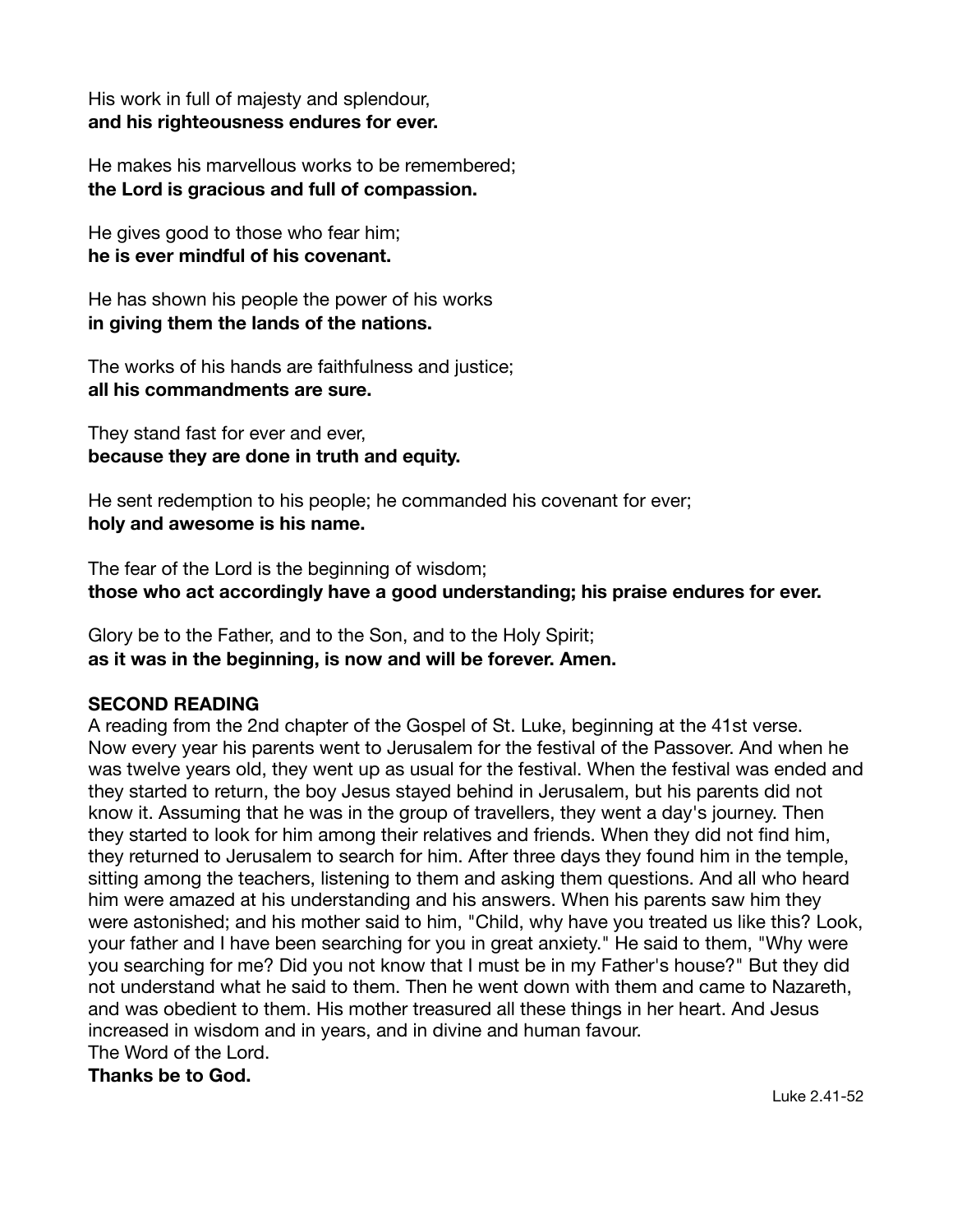**The Apostles' Creed**  Let us confess our faith, as we say: **I believe in God, the Father almighty, creator of heaven and earth.** 

**I believe in Jesus Christ, his only Son, our Lord. He was conceived by the power of the Holy Spirit and born of the Virgin Mary. He suffered under Pontius Pilate, was crucified, died, and was buried. He descended to the dead. On the third day he rose again. He ascended into heaven, and is seated at the right hand of the Father. He will come again to judge the living and the dead.** 

**I believe in the Holy Spirit, the holy catholic Church, the communion of saints, the forgiveness of sins, the resurrection of the body, and the life everlasting. Amen.** 

**Homily** *Canon Paul Walker*

#### **CAROL 148 (v 1, 2, 5) See Amid the Winter's Snow**

See amid the winter's snow, born for us on earth below, see, the tender Lamb appears, promised from eternal years! Hail, thou ever blessed morn! Hail, redemption's happy dawn! Sing through all Jerusalem: Christ is born in Bethlehem.

Lo, within a manger lies he who built the starry skies, who enthroned in height sublime sits amid the cherubim. Hail, thou ever blessed morn! Hail, redemption's happy dawn! Sing through all Jerusalem: Christ is born in Bethlehem.

Sacred infant, all divine, what a mighty love was thine, thus to come from highest bliss down to such a world as this! Hail, thou ever blessed morn! Hail, redemption's happy dawn! Sing through all Jerusalem: Christ is born in Bethlehem.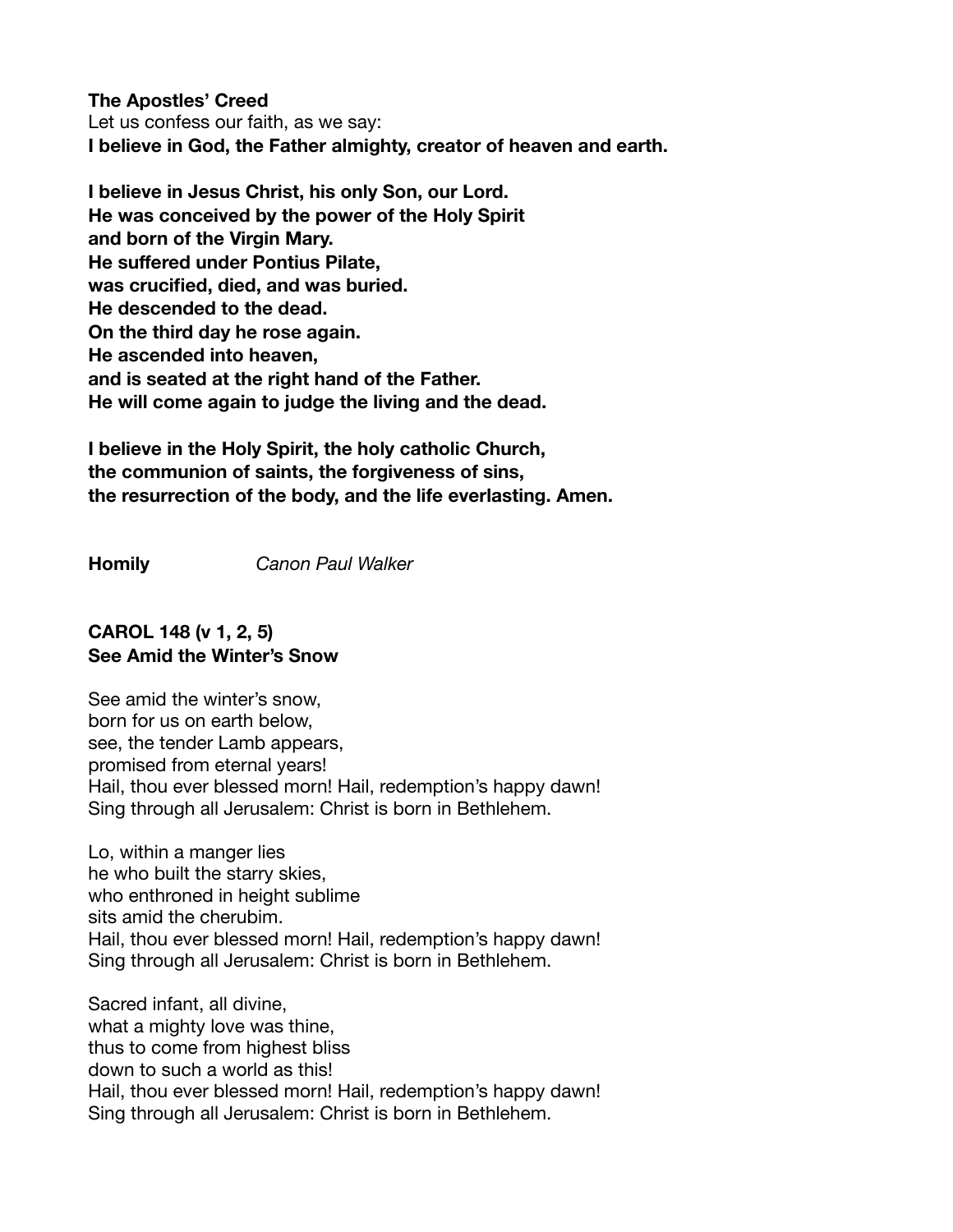#### **The Prayers**

I invite you to offer your prayers for one another and for our world saying with me: "Grant us your peace."

Let us pray.

Holy and almighty God, we pray for people who worship you on this holy morning. Give us the wisdom to follow the light of your Son, that we may be inspired to faith and love. Lord, in your mercy; **Grant us your peace.** 

We pray for one another: for our friends and families; for those who work in health care and public health; that the places where we work, learn, and live, may be places of safety and good will.

Lord, in your mercy; **Grant us your peace.** 

We pray for the lonely, the hungry, and the homeless.

We pray for those who are far from home, or those who are in any kind of need, trouble or illness ......

May they be strengthened, protected and provided for.

Lord, in your mercy; **Grant us your peace.** 

We pray for all who are in positions of leadership and authority in our nation and all the nations of the earth. We pray for our Queen, and all who are in positions of authority under her, that they might work for justice and peace for all.

Lord, in your mercy; **Grant us your peace.** 

We pray for all our loved ones who have died: ...... May light perpetual shine upon them. We pray for those who mourn: ...... Grant them the consolation of your Holy Spirit. Lord, in your mercy; **Grant us your peace.** 

We offer you all these prayers from our hearts, in the name of Jesus Christ our Saviour. **Amen**.

#### **The Collect for the First Sunday after Christmas**

Almighty God, you have shed upon us the new light of your incarnate Word. May this light, enkindled in our hearts, shine forth in our lives; through Jesus Christ our Lord, who lives and reigns with you, in the unity of the Holy Spirit, one God, now and for ever. **Amen**.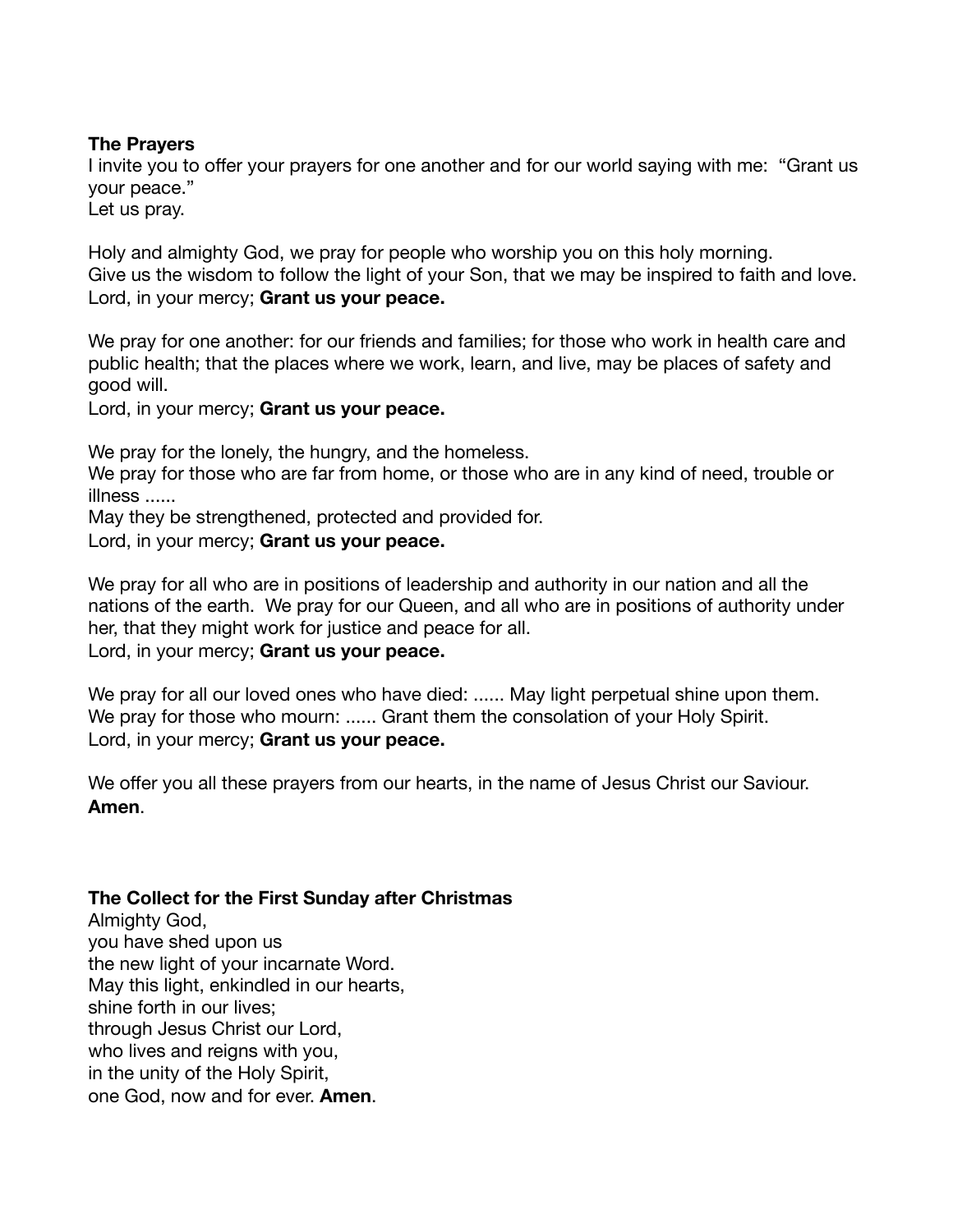#### **Collect for St. Stephen**

Grant us grace, O Lord, that like Stephen we may learn to love even our enemies and seek forgiveness for those who desire our hurt; through your Son Jesus Christ our Lord, who lives and reigns with you and the Holy Spirit, one God now and for ever. **Amen**.

#### **The Lord's Prayer**

And now, as our Saviour Christ has taught us, we are bold to say, Our Father, **who art in heaven, hallowed be thy name, thy kingdom come, thy will be done, on earth as it is in heaven. Give us this day our daily bread. And forgive us our trespasses, as we forgive those who trespass against us. And lead us not into temptation, but deliver us from evil. For thine is the kingdom, the power, and the glory, for ever and ever. Amen.** 

#### **CAROL 154 (vv 1,2,3) Joy to the World**

Joy to the world! The Lord is come: let earth receive the King: let every heart prepare him room, and heaven and nature sing, and heaven and nature sing, and heaven and heaven and nature sing.

Joy to the earth! The Saviour reigns: let us glad songs employ, while fields and floods, rocks, hills, and plains repeat the sounding joy, repeat the sounding joy, repeat, repeat the sounding joy.

No more let wrongs and sorrows grow, nor thorns infest the ground; he comes to make his blessings flow far as our sin is found, f ar as our sin is found, far as, far as our sin is found.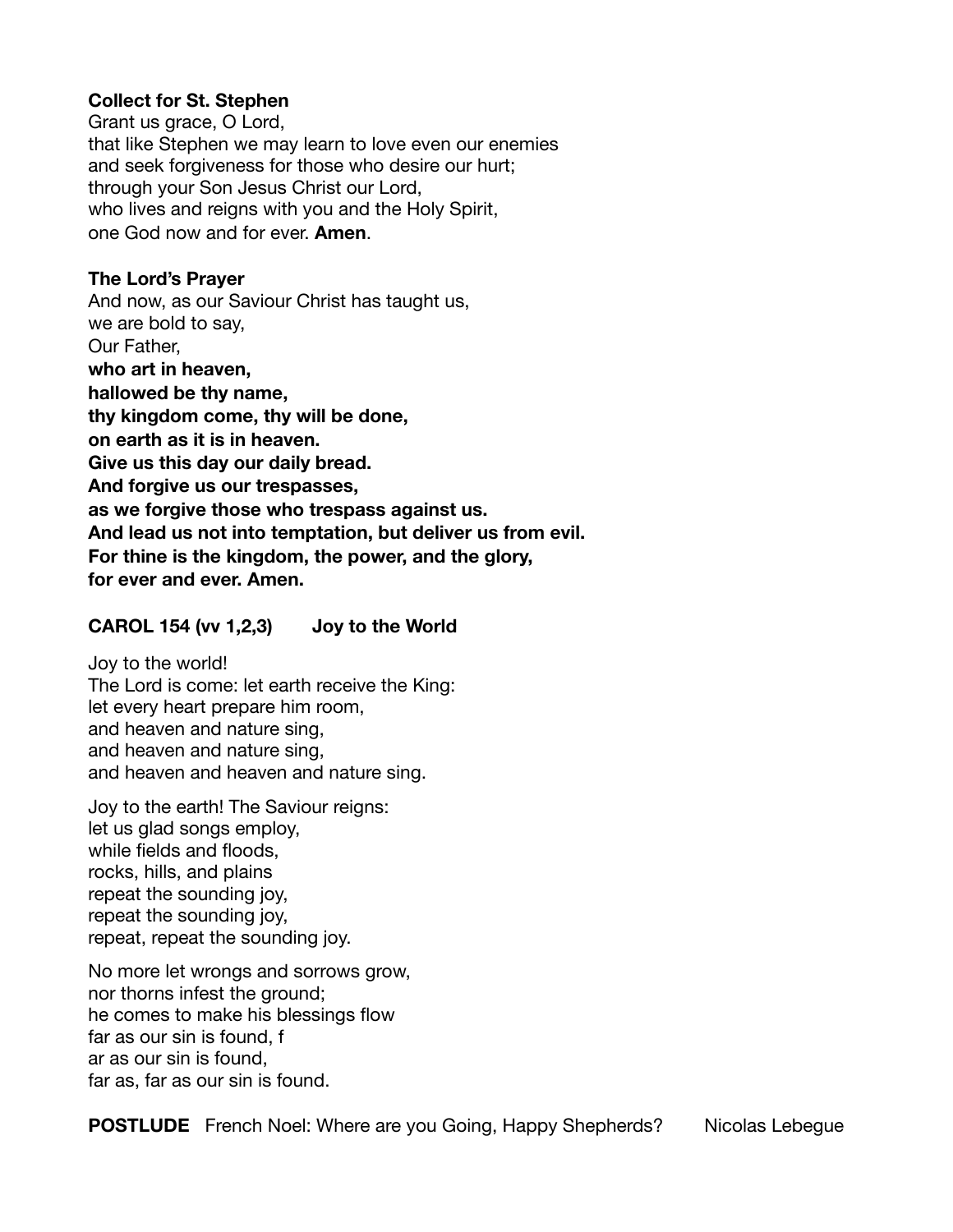This service is live-streamed on the St. John's Elora YouTube Channel. The service is modified to work for the safety of our community and reduce the transmission of the COVID-19 virus. St. John's Elora operates within the Diocese of Niagara guidelines (December 21) and public health guidelines.

### **Flowers this Christmas are given to the glory of God in loving memory of**

Eric Hilborn *the gift of his loving wife, Denise and family* 

Rita and Arthur Doraty *the gift of Max and Maureen McIntyre* 

Ken Coultes *the gift of his wife, Linda Coultes* 

Pam Walker and John Walker *the gift of Paul Walker* 

Dr. William B. Ellis and deceased family  *the gift of Patricia Ellis* 

> David Rogers *the gift of family*

Loved ones *the gift of Gwyneth Watkins* 

David Watkins *the gift of his wife Barb, and children Susan, Tom and MaryAnn* 

Stuart and Catherine Sheppard, Rita Houston *the gift of Chris and Jeannie Houston* 

Peggy Oxley and Ann Abelson Carotte *the gift of Marion Oxley* 

Peter Peloso *the gift of Max and Maureen McIntyre* 

> Beverly Steers-Redston *Judy Steers' Aunt*